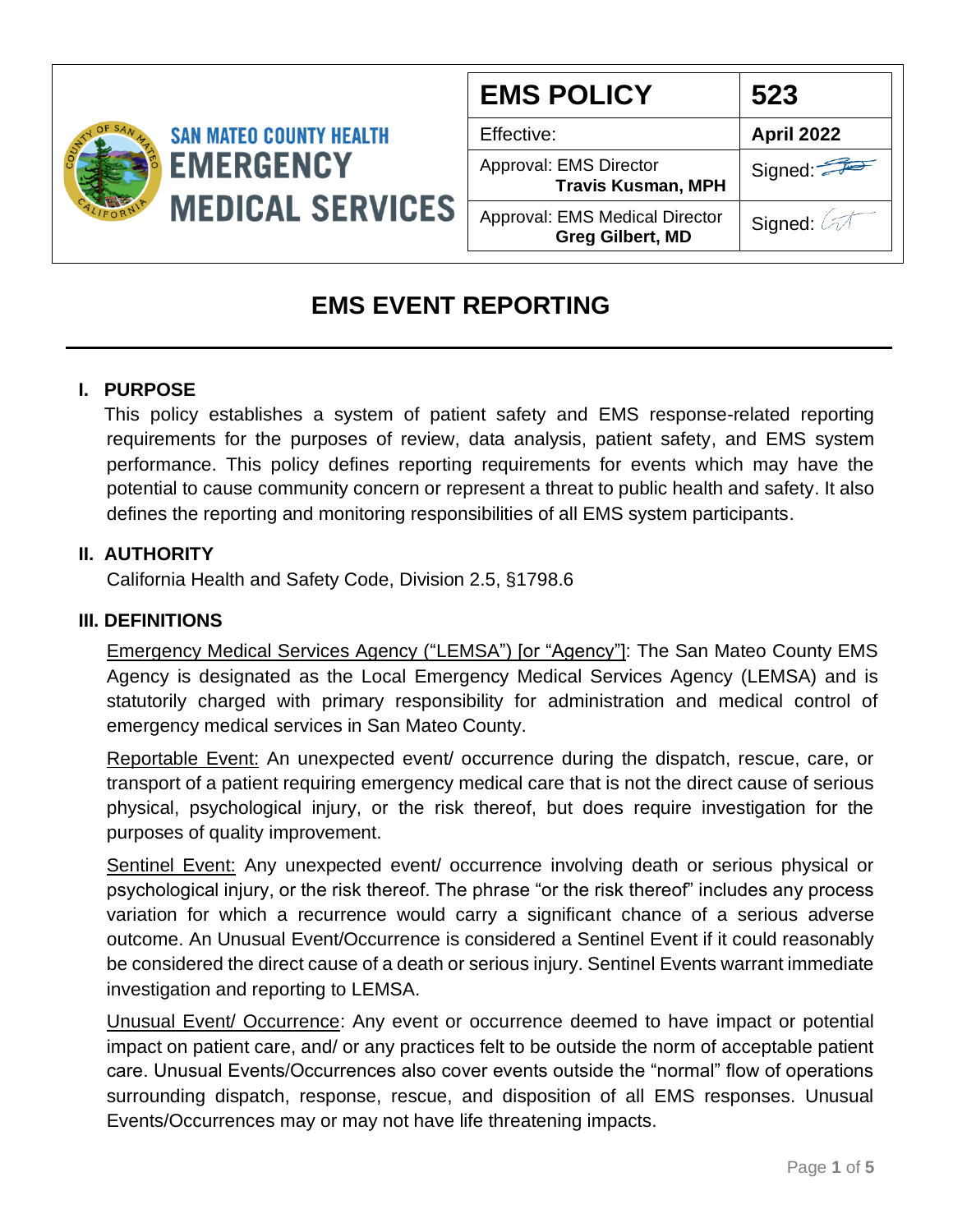

| <b>EMS POLICY</b>                                         | 523               |
|-----------------------------------------------------------|-------------------|
| Effective:                                                | <b>April 2022</b> |
| Approval: EMS Director<br><b>Travis Kusman, MPH</b>       | Signed:           |
| Approval: EMS Medical Director<br><b>Greg Gilbert, MD</b> | Signed: 2         |

# **IV. REPORTING RESPONSIBILITY**

- A. The reporting requirements established by this policy apply to prehospital personnel, EMS service providers, and hospitals.
- B. Providers shall directly report to LEMSA any event that is "required to be reported" by this policy.
- C. Acceptable reporting mechanisms include:
	- 1. Phone call to the EMS Duty Officer;
	- 2. Written report submission via the San Mateo County EMS app; or
	- 3. Written report submission via the San Mateo County EMS website.

### **V. IMMEDIATE POLICY REPORTING REQUIREMENTS**

- A. The following EMS events shall be reported immediately to LEMSA by telephone to the EMS Duty Officer, who may be reached through Public Safety Communications (PSC) at (650) 363-4981. The telephone report shall be followed by the submission of a written EMS event report:
	- 1. Any event that has caused or has the potential to cause harm to a patient;
	- 2. Any deviation from LEMSA policy or protocol that resulted in patient harm or a threat to public safety;
	- 3. Medication, treatment or clinical errors that resulted in patient harm;
	- 4. Equipment failure or malfunction that resulted in patient harm;
	- 5. Technology or communications systems errors or malfunctions that resulted in patient harm;
	- 6. The on-duty death or serious injury of any prehospital personnel;
	- 7. The on-duty arrest of any prehospital personnel either working in San Mateo County or certified or accredited through the LEMSA; or
	- 8. The collision of any ambulance or EMS response vehicle that results in injury.

## **VI. URGENT POLICY REPORTING REQUIREMENTS**

A. The following EMS events shall be reported to the LEMSA within twenty-four (24) hours via the submission of a written EMS event report: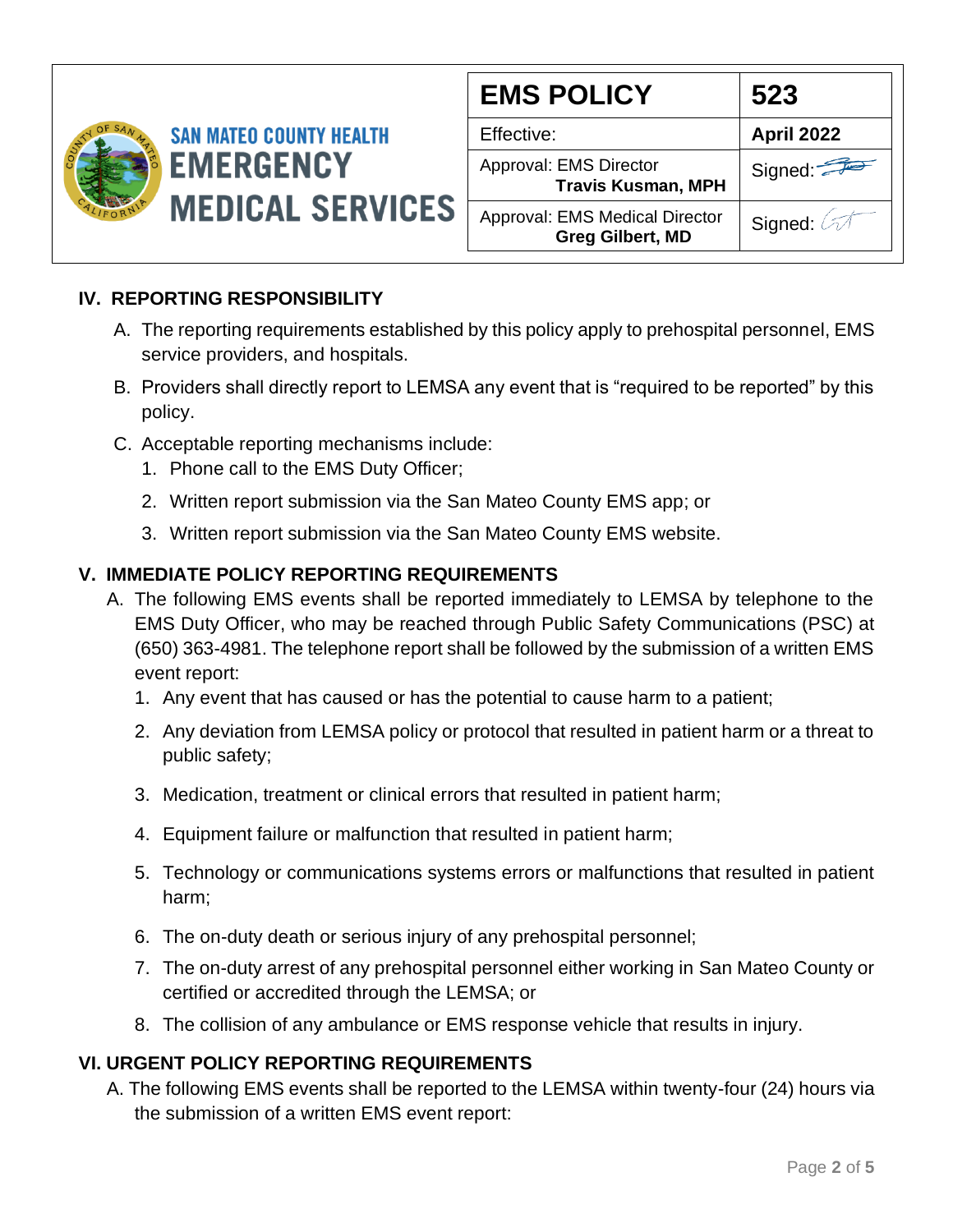

| <b>EMS POLICY</b>                                         | 523               |
|-----------------------------------------------------------|-------------------|
| Effective:                                                | <b>April 2022</b> |
| Approval: EMS Director<br><b>Travis Kusman, MPH</b>       | Signed:           |
| Approval: EMS Medical Director<br><b>Greg Gilbert, MD</b> | Signed: 4         |

- 1. Any unusual event/occurrence.
- 2. Any deviation from LEMSA policy or treatment guideline that had the potential to result in patient harm or a threat to public safety;
- 3. Medication, treatment or clinical errors that had the potential to result in patient harm;
- 4. Equipment failure or malfunction that had the potential to result in patient harm;
- 5. Any event or circumstance that is or shall be reported to another regulatory or enforcement agency, including but not limited to any law enforcement agency, the California Emergency Medical Services Authority (EMSA), California Occupational Health and Safety Administration (Cal-OSHA), the State or County Department of Public Health (CDPH), or the Centers for Disease Control and Prevention;
- 6. Knowledge of or the commission of any event or circumstance that represents a threat to public health and safety as defined by Health and Safety Code Section 1798.200(c)(1) through 11):
	- a. Fraud in the procurement of any certificate or license under this division;
	- b. Gross negligence;
	- c. Repeated negligent acts;
	- d. Incompetence;
	- e. The commission of any fraudulent, dishonest, or corrupt act that is substantially related to the qualifications, functions, and duties of prehospital personnel;
	- f. Conviction of any crime which is substantially related to the qualifications, functions, and duties of prehospital personnel;
	- g. Violating or attempting to violate directly or indirectly, or assisting in or abetting the violation of, or conspiring to violate, any provision of this division or the regulations adopted by the authority pertaining to prehospital personnel;
	- h. Violating or attempting to violate any federal or state statute or regulation that regulates narcotics, dangerous drugs, or controlled substances;
	- i. Addiction to, the excessive use of, or the misuse of, alcoholic beverages, narcotics, dangerous drugs, or controlled substances;
	- j. Functioning outside the supervision of medical control in the field care system operating at the local level, except as authorized by any other license or certification;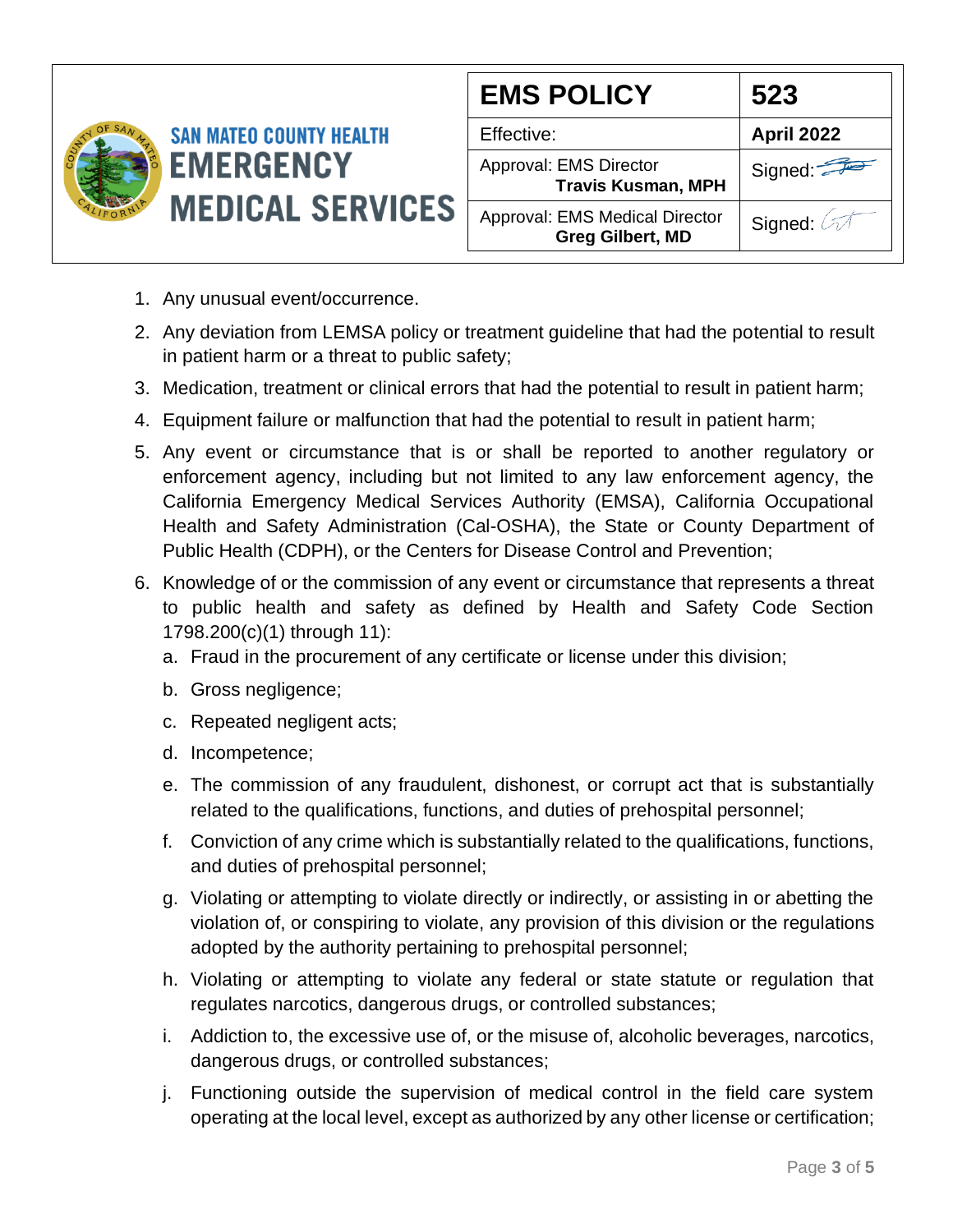|                                                                               | <b>EMS POLICY</b>                                         | 523               |
|-------------------------------------------------------------------------------|-----------------------------------------------------------|-------------------|
| <b>SAN MATEO COUNTY HEALTH</b><br><b>EMERGENCY</b><br><b>MEDICAL SERVICES</b> | Effective:                                                | <b>April 2022</b> |
|                                                                               | Approval: EMS Director<br><b>Travis Kusman, MPH</b>       | Signed:           |
|                                                                               | Approval: EMS Medical Director<br><b>Greg Gilbert, MD</b> | Signed:           |

- k. Demonstration of irrational behavior or occurrence of a physical disability to the extent that a reasonable and prudent person would have reasonable cause to believe that the ability to perform the duties normally expected may be impaired;
- l. Unprofessional conduct exhibited by any of the following:
	- i. The mistreatment or physical abuse of any patient resulting from force in excess of what a reasonable and prudent person trained and acting in a similar capacity while engaged in the performance of his or her duties would use if confronted with a similar circumstance. Nothing in this section shall be deemed to prohibit an EMT or paramedic from assisting a peace officer, or a peace officer who is acting in the dual capacity of peace officer and EMT or paramedic, from using that force that is reasonably necessary to affect a lawful arrest or detention.
	- ii. The failure to maintain confidentiality of patient medical information, except as disclosure is otherwise permitted or required by law in Part 2.6 (commencing with Section 56) of Division 1 of the Civil Code.
	- iii. The commission of any sexually related offense specified under Section 290 of the Penal Code.

## **VII. GENERAL POLICY REPORTING REQUIREMENTS**

Timely reporting of the following types of events is strongly encouraged via the submission of a written EMS event report:

- A. Great Catches: Events that are recognized and prevented before they occur. A "great catch" includes recognition of provider action that contributes to the prevention of negative or adverse patient outcomes. Near miss events are also included in this category.
- B. Community events that may cause public concern, either positive or negative (e.g., bomb threats, multi casualty incidents and EMS system operational issues).
- C. Exemplary care in the field deserving of recognition and/or commendation.
- D. Any event in which the provider agency determines a case review would be beneficial (e.g., educational component; unusual/abnormal component).

## **VIII. PARAMEDIC REPORTING REQUIREMENTS**

A. The employer or supervisor of a paramedic shall report the commission of any event or circumstance described in Section VI(A)(7)(a) through (l) herein, involving a paramedic to